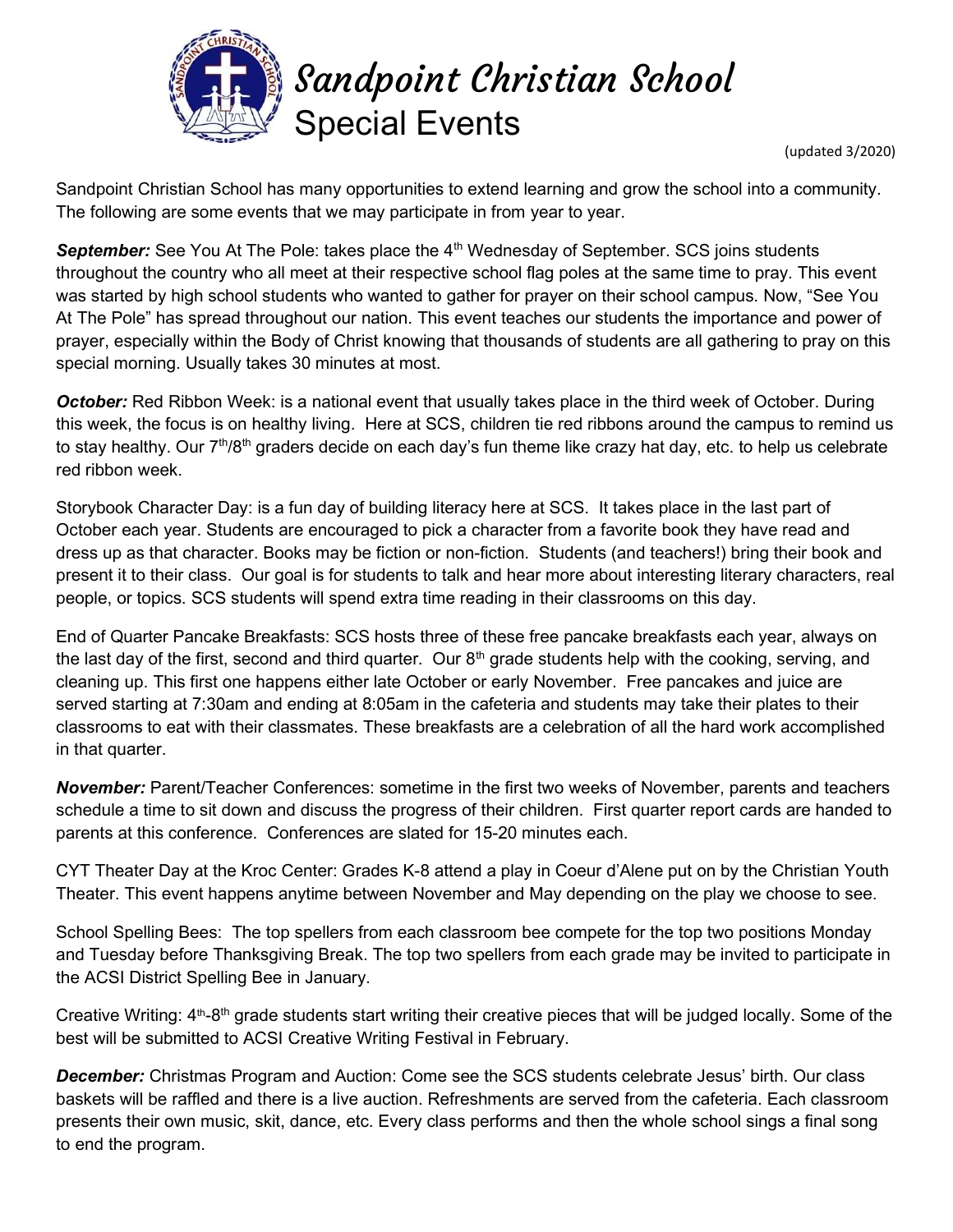January: School Choice Week: We realize you have a choice in schooling and appreciate that you choose us. This week will have some activities for students and will include a parent appreciation component.

End of quarter Pancake Breakfast. See October for details.

ACSI Events start with a District Spelling Bee held late January to early February.

February: ACSI Math Olympics: Grades 3-8 students take an ACSI Math quizzes in reasoning and computation and top scorers in each grade win a place in the district competition.

Living History Day: Our entire school teaches American History one year and World History the next year and back and forth so that every student learns lots of both World History and American History while attending SCS. In an American History year, Living History Day looks like this: each classroom chooses an event or facet of American History to highlight in their classroom. Some of the events we have covered in the past include Native Americans, the Revolutionary War, the thirteen colonies, the Civil War, the Underground Railway, the World Wars, the Oregon Trail, American inventions, etc. Each classroom becomes a living history museum created by students and teachers. The museum may have decorations, costumes, food, music, hands-on activities and a lesson about the event they are highlighting. On Living History Day, all students are placed into groups which travel around to each classroom exploring and learning about American History. In World History years, each classroom usually picks a country, continent or world history event to highlight in much the same way. Some of the places, cultures and events we have covered are Africa, Medieval England and Spain, Israel, the Vikings, Ireland, Mexico, ancient Egypt, ancient Greece, etc. The whole event usually takes about 3 hours and starts around 8:15 am.

100<sup>th</sup> Day of School: Usually lands late February to early March. Mostly for preschool thru 2<sup>nd</sup> grade. Students meet in the gym for 100<sup>th</sup> day celebration activity stations created and run by teachers. Usually takes an hour or so.

**March:** Dr. Seuss Day: Older students read Dr. Seuss books to younger students. Usually takes about an hour.

Speech Meet: begins with each 1<sup>st</sup>-8<sup>th</sup> grade school memorizing a short poem, fable, historic speech, puppet show, etc. (teachers will explain this in class). Then each student will participate in a school-wide speech meet and finalists from that go on to the District Speech Meet which is hosted on our campus. Speech Meet is not a competition. Every student gets evaluated on their own merit and may earn a blue ribbon if they score high enough.

End of 3rd Quarter free pancake breakfast.

Early Bird Re-enrollment: Current families can enroll for the next year. Early birds get an extra registration fee discount and will ensure their child has a spot in next year's classroom before enrollment opens to the public.

April: Open Enrollment: enrollment for the next school year is open to the public. Classes usually fill up quickly during April.

Terra Nova national standardized testing: Grades K-8 take standardized tests. Testing takes 5-10 school days. Test scores are mailed home in June.

May: National Day of Prayer: The Principal and volunteers set up and run prayer stations outdoors (if weather permits) and all classes travel from station to station learning about prayer and praying together. Usually takes about 1 ½ hours.